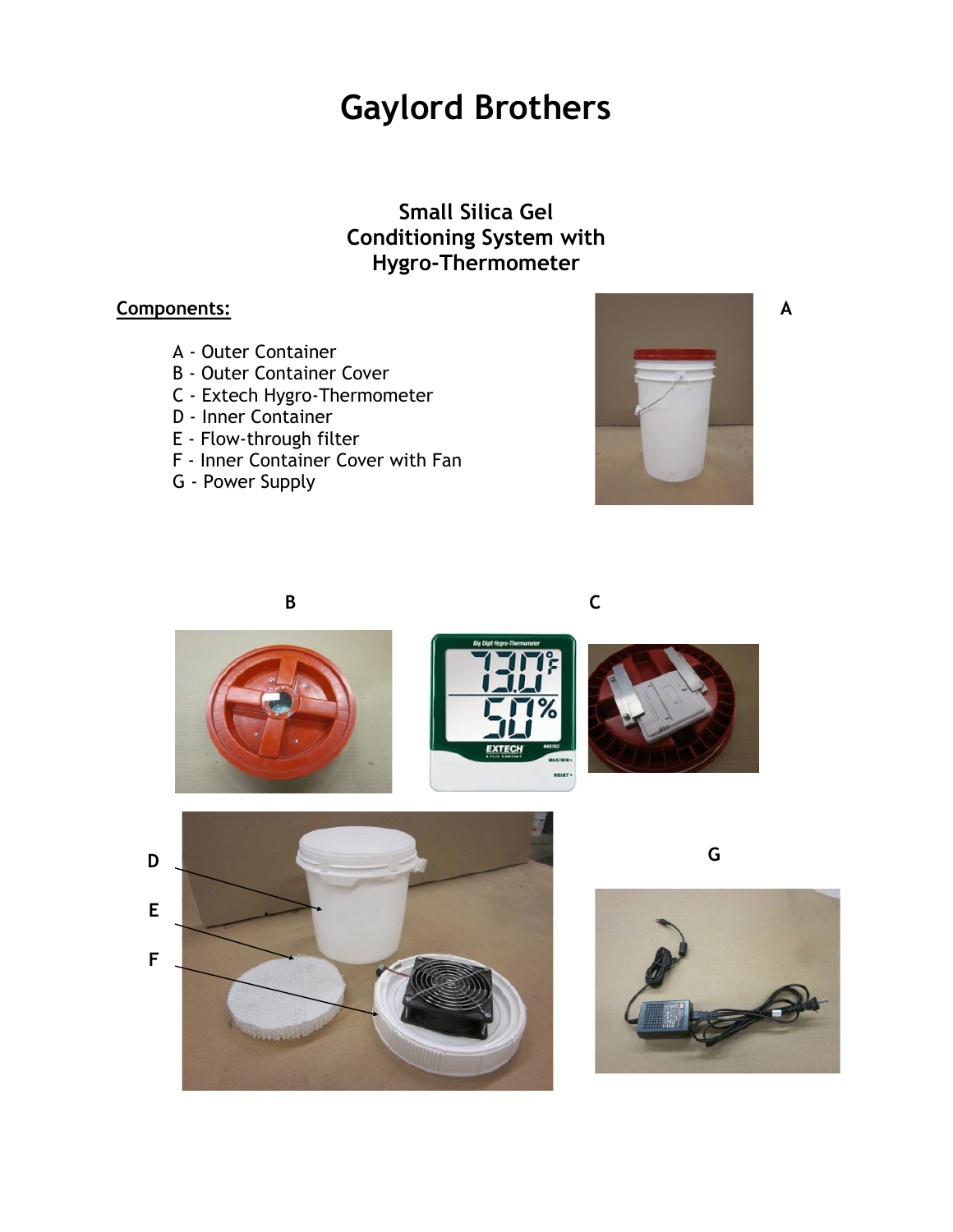### **Small Silica Gel Conditioning System with Hygro-Thermometer**

#### **To Condition Silica Gel**

- 1 Weigh your gel (Bulk gel or pouches) to determine how much gel you plan to condition. Note that our calculator is based on grams.
- 2 Drop the round flow-through filter into the Inner Container (**see fig A**).
- 3 Arrange the gel evenly inside the Inner Container.
- 4 Screw the Inner Container Cover on tightly (**see fig B**).
- 5 Carefully fit the Inner Container inside the Outer Container being careful not to snag or pull on the internal power adaptor (**see fig C**).
- 6 Plug the fan into the internal power adaptor (**see fig. D**).
- 7 Using two hands, as shown, plug in the external power cord (**see fig. E**).
- 8 Run the unit until the hygrometer reading has stabilized, usually 12 to 18 hours. This will tell you the beginning RH% of your silica gel.



**Figure D Figure E**

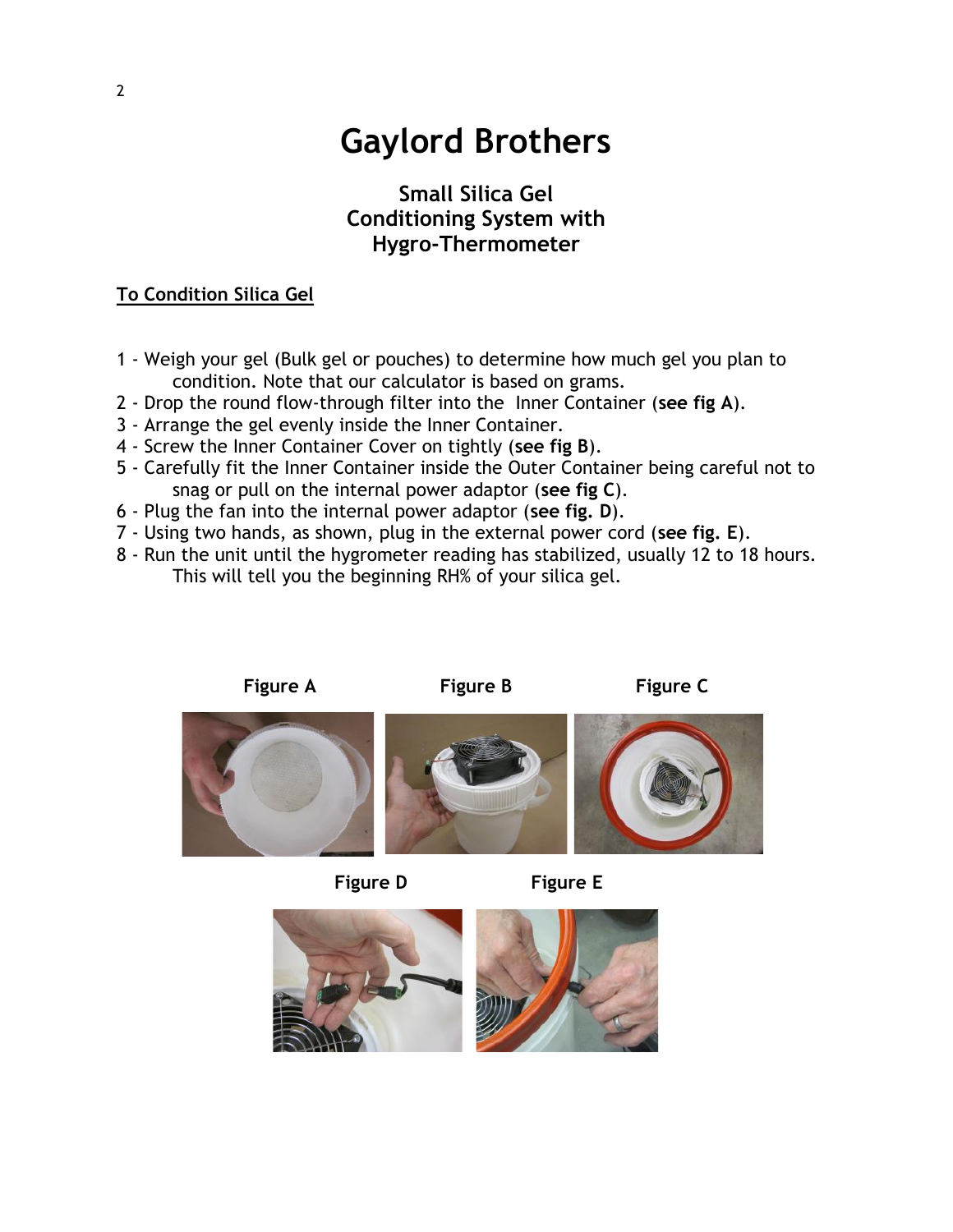### **Small Silica Gel Conditioning System with Hygro-Thermometer**

9 - Visit www.gaylord.com/resources/silica-gel-calculators (**see fig. G**).

To use the calculator you will need to know:

- Beginning weight of gel (Grams)
- Beginning RH% of gel
- Target RH% of gel
- 10 Use the online calculator to determine your next steps. The calculator will indicate whether you need to add water or dry gel, and how much

| ıgur <sup>,</sup> |  |
|-------------------|--|
|-------------------|--|

| CUSTOMER SERVICE 1.800.448.6160                  |                                                                                                                                                                                                           |                              | QUICK ORDER BY PART #<br>INTERNATIONAL ASSISTANCE | EMAIl |
|--------------------------------------------------|-----------------------------------------------------------------------------------------------------------------------------------------------------------------------------------------------------------|------------------------------|---------------------------------------------------|-------|
|                                                  | GAYLORD <b>A</b> ARCHIVAL<br>Preserve Today. Share Tomorrow.                                                                                                                                              |                              | <b>SIGN IN</b><br>CREATE AN ACCOL                 |       |
| <b><i>PRESERVATION</i></b>                       | <b>EXHIBIT &amp; DISPLAY</b>                                                                                                                                                                              | <b>ENVIRONMENTAL CONTROL</b> | <b>STORAGE &amp; HANDLING</b>                     |       |
|                                                  | LOOKING FOR LIBRARY PRODUCTS? Gaylord library products are now available exclusively from Demco. Learn more >                                                                                             |                              |                                                   |       |
| HOME / RESOURCE   SILICA GEL CALCULATORS         |                                                                                                                                                                                                           |                              |                                                   |       |
| <b>RESOURCES</b><br><b>Back to All Resources</b> | Silica Gel Calculators                                                                                                                                                                                    |                              |                                                   |       |
|                                                  | How much Silica Gel do I need?<br>This tool calculates the weight of Gaylord silica gel required to maintain a<br>microclimate in your case.                                                              |                              |                                                   |       |
|                                                  | To use, simply choose English or SI units, and enter the following:<br>1 - The volume of the case<br>2 - The anticipated difference between the desired case humidity and the average<br>ambient humidity |                              |                                                   |       |
|                                                  | 3 - The exchange rate for the case (# exchanges per day)                                                                                                                                                  |                              |                                                   |       |
|                                                  | 4 - The minimum time period (in days) before the gel will need to be maintained<br>5 - The maximum allowable deviation from the target RH%                                                                |                              |                                                   |       |
|                                                  | <b>English or SI Units</b>                                                                                                                                                                                | English Units v              |                                                   |       |
|                                                  | Volume of case (cubic feet)                                                                                                                                                                               |                              |                                                   |       |
|                                                  | <b>Differential RH%</b>                                                                                                                                                                                   |                              |                                                   |       |
|                                                  | <b>Exchange rate/day</b>                                                                                                                                                                                  |                              |                                                   |       |
|                                                  | Days between maintenance                                                                                                                                                                                  |                              |                                                   |       |
|                                                  | Tolerance in target RH                                                                                                                                                                                    |                              |                                                   |       |
|                                                  |                                                                                                                                                                                                           | Compute                      |                                                   |       |
|                                                  |                                                                                                                                                                                                           | Reset                        |                                                   |       |

Note - the silica gel calculator is also useful in determining how much silica gel you will need to maintain a microclimate in a case